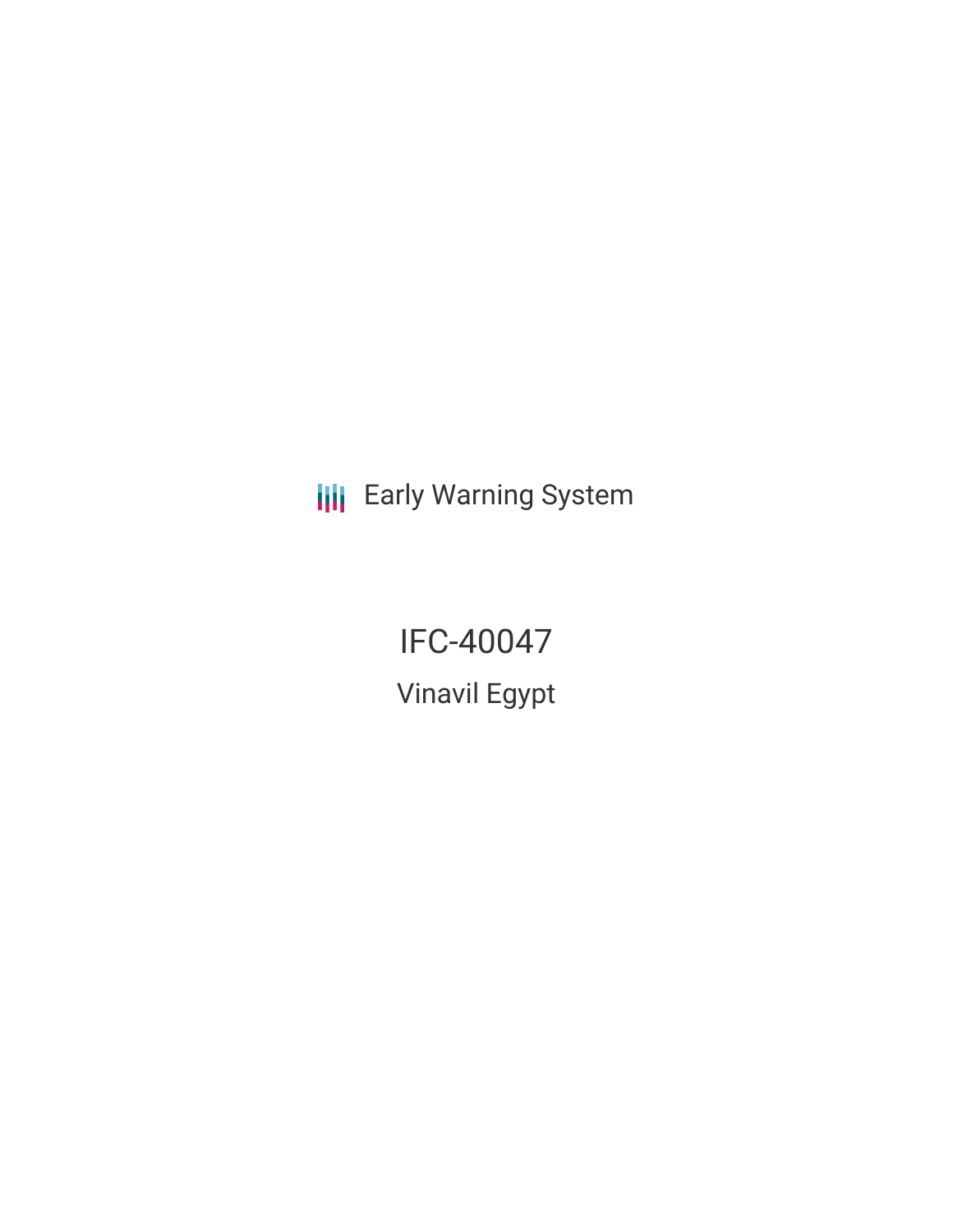| <b>Countries</b>               | Egypt                                   |
|--------------------------------|-----------------------------------------|
| <b>Financial Institutions</b>  | International Finance Corporation (IFC) |
| <b>Status</b>                  | Proposed                                |
| <b>Bank Risk Rating</b>        | B                                       |
| <b>Borrower</b>                | VINAVIL EGYPT FOR CHEMICALS SAE         |
| <b>Sectors</b>                 | Industry and Trade                      |
| <b>Investment Amount (USD)</b> | \$15.00 million                         |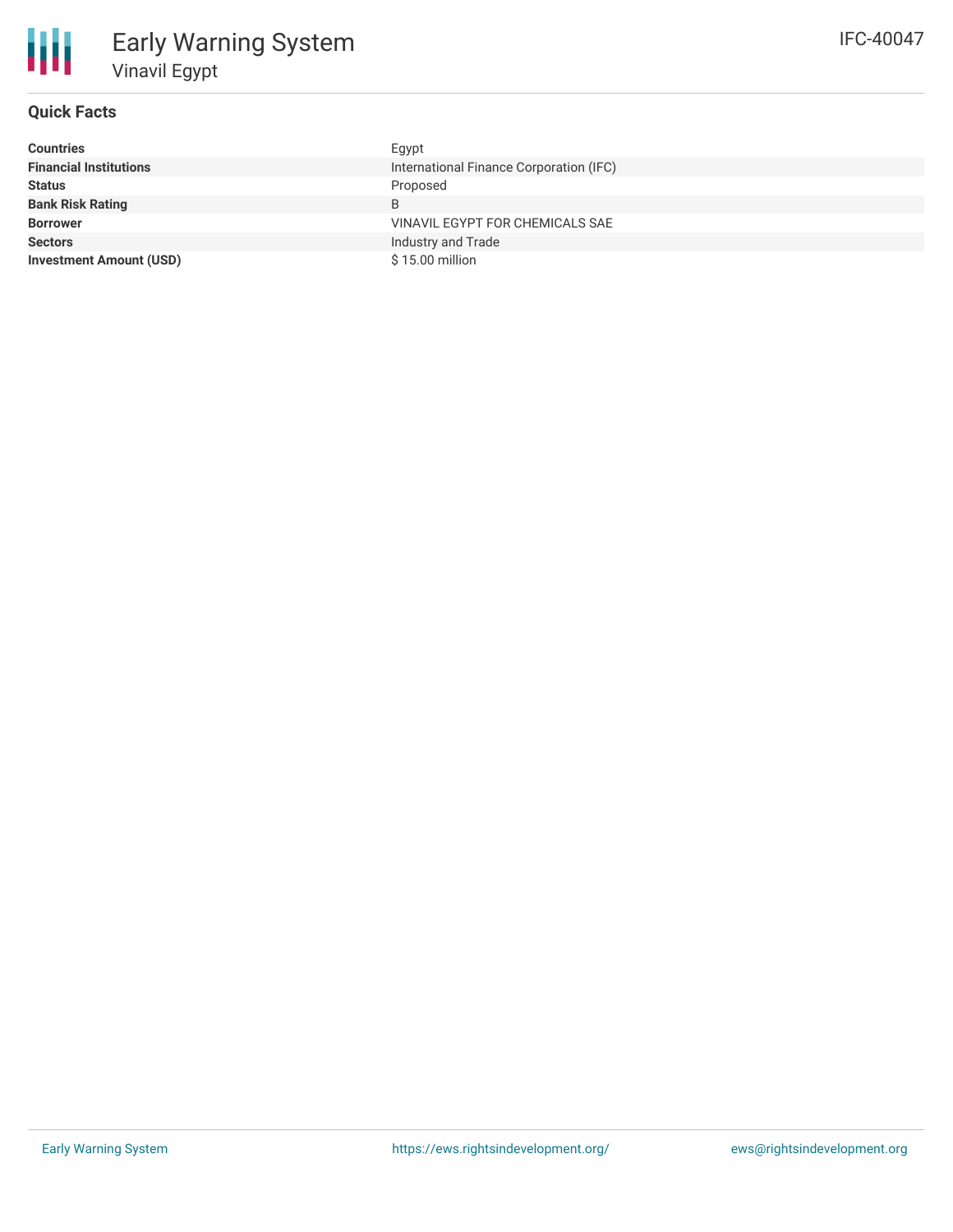

# **Project Description**

Vinavil Egypt ("Vinavil" or "the company" - http://www.vinavil.com/eg/ ) is a leading manufacturer of industrial chemicals used in paints, adhesives and other special materials for construction industry. The company is part of the "Mapei Group", ("Mapei Group" or the "Group") - a vertically-integrated group of emulsion and polymer manufacturing, marketing and sales companies operating in more than 50 countries worldwide. Vinavil's current product portfolio constitutes Polyvinyl Acetate (PVA) and grinding additives. The proposed investment includes USD 15 million Straight Senior Loan to Vinavil for the expansion of its emulsions and polymer production business by diversifying production portfolio with Polystrene Acetate (PSA). Vinavil's investment plan include: (i) construction of storage tanks (ii) new PSA production line inside the already existing production hall (the "project"). The company was established in 2001 as an Egyptian branch of Italian Vinavil SPA. The plant is located in the industrial zone in Attaqa Industrial zone-Suez. The expansion plant will be built on a footprint of 5,550 m 2 on the existing plant. Construction for this new greenfield development started in 2017 and is expected to conclude in late 2018.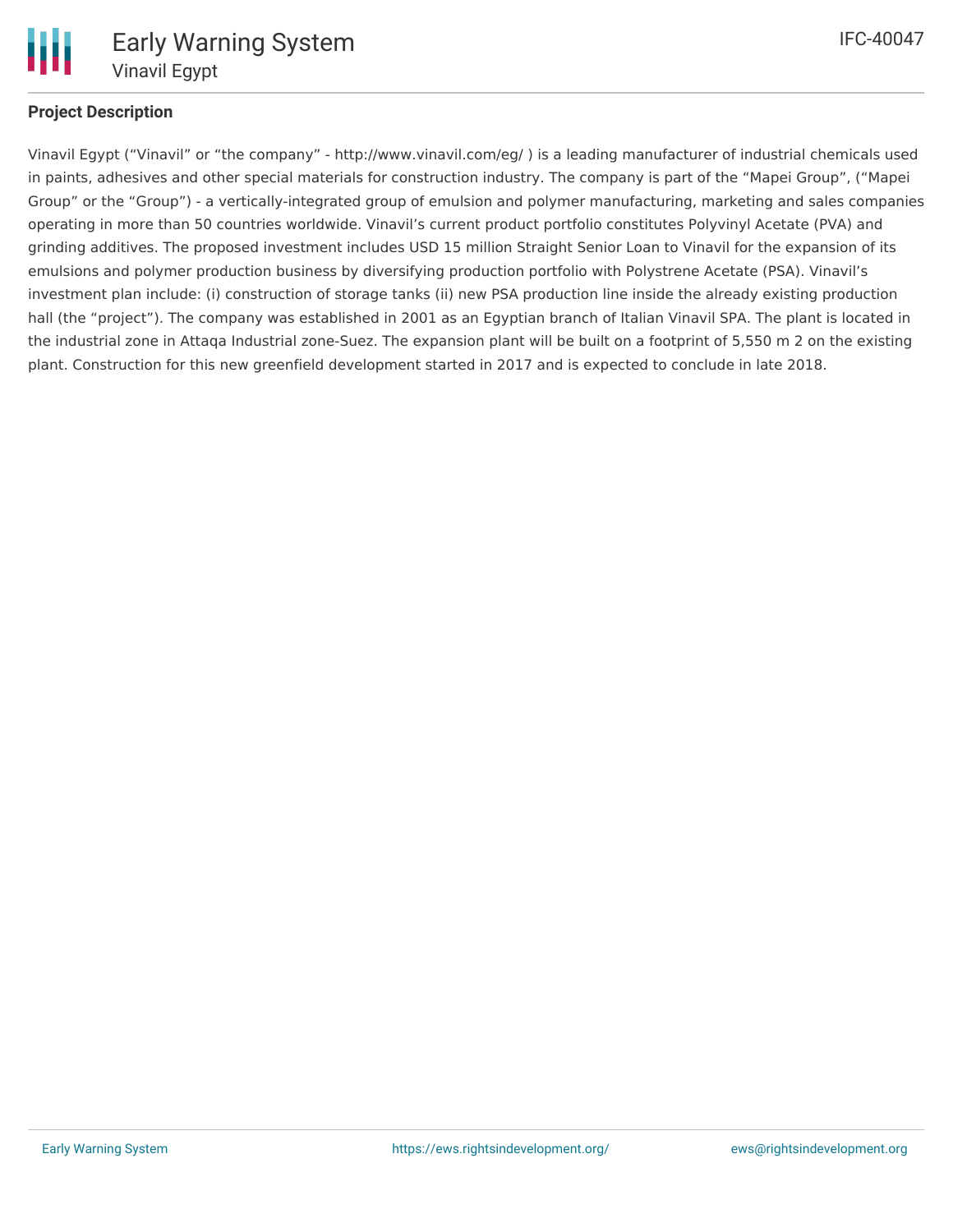## **Investment Description**

• International Finance Corporation (IFC)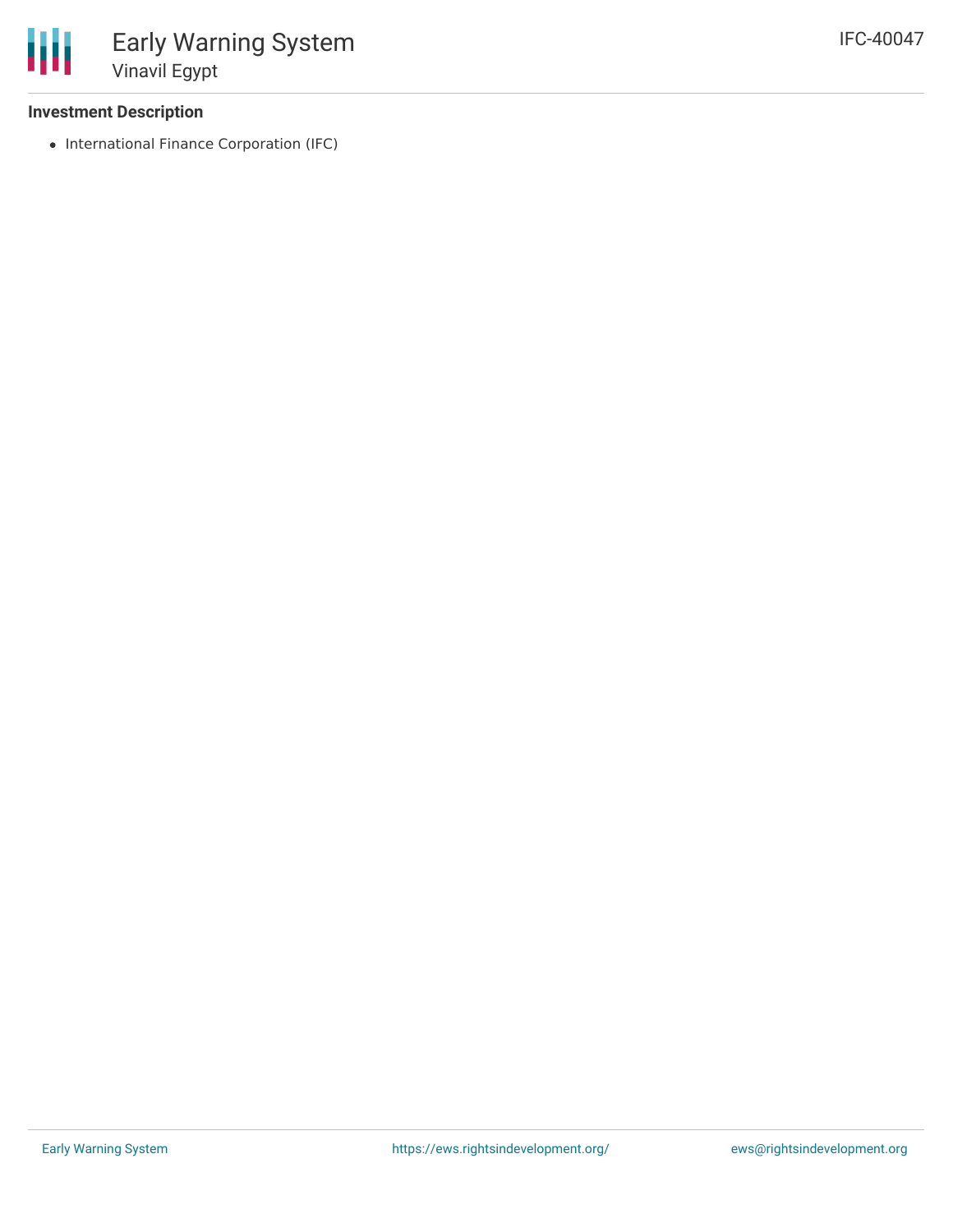

### **Contact Information**

Contact Person: Mr. Patrizio Stecconi Company Name: Vinavil Egypt Address: Attaqa Industrial Area, Pieces 175, P.O. Box 158 - Suez Email: p.stecconi@vinavil.it Phone: +206-232-30501

#### ACCOUNTABILITY MECHANISM OF IFC

The Compliance Advisor Ombudsman (CAO) is the independent complaint mechanism and fact-finding body for people who believe they are likely to be, or have been, adversely affected by an IFC or MIGA- financed project. If you submit a complaint to the CAO, they may assist you in resolving a dispute with the company and/or investigate to assess whether the IFC is following its own policies and procedures for preventing harm to people or the environment. If you want to submit a complaint electronically, you can email the CAO at CAO@worldbankgroup.org. You can learn more about the CAO and how to file a complaint at http://www.cao-ombudsman.org/